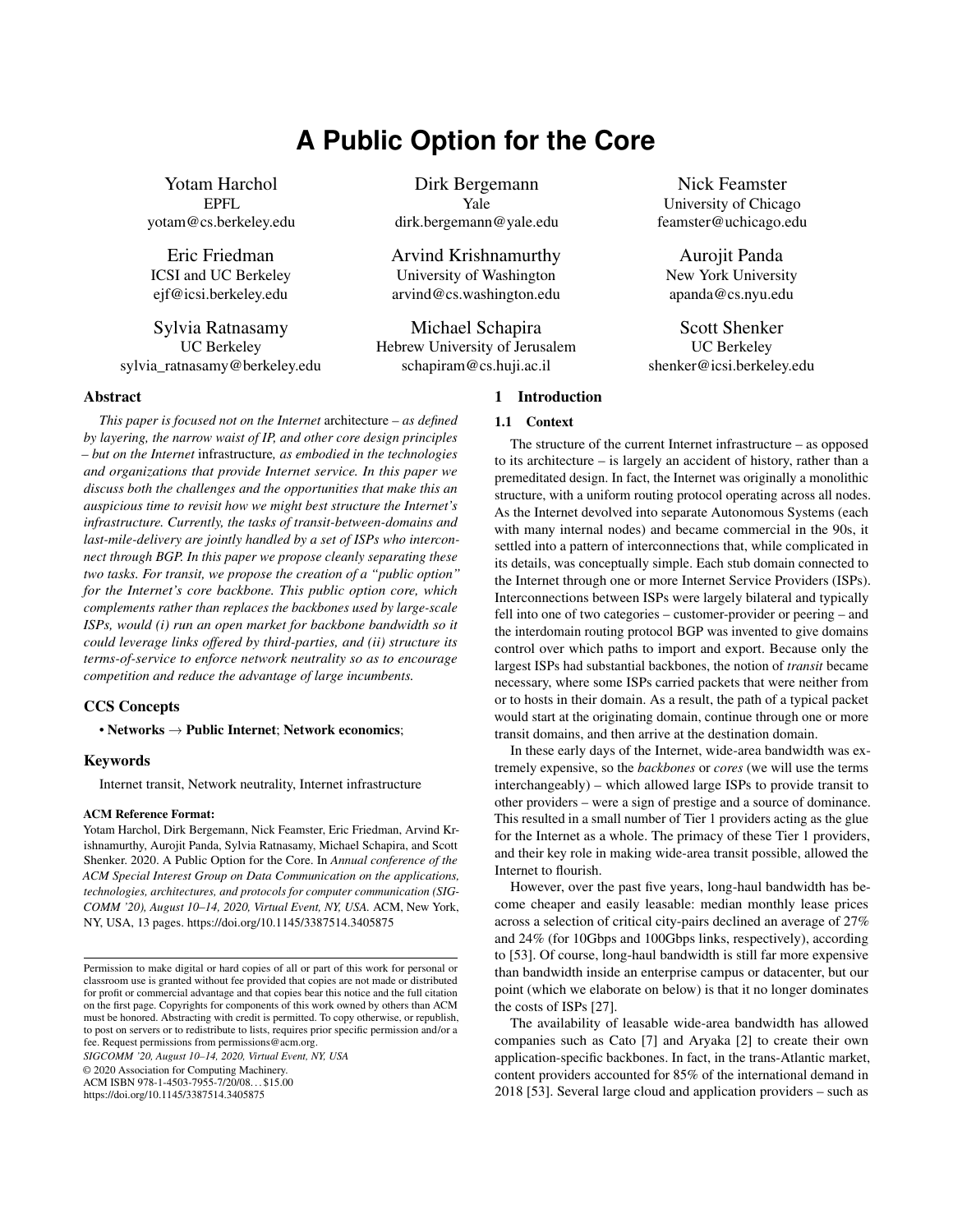Google, Amazon, and Facebook – have gone further and built their own global high-bandwidth backbones to interconnect their datacenters and to reach various colocation facilities (such as Equinix). Since backbone bandwidth is now readily available for lease or purchase, and the expertise needed to run backbone networks has spread beyond the global ISPs, a large fraction of Internet traffic no longer relies on transit provided by the public Internet (see Section [2.4\)](#page-3-0).

With core bandwidth becoming more plentiful, the attention of ISPs is turning to improving and expanding last-mile connectivity. The network edge now dominates the capital expenditures of ISPs (*e.g.,* see [\[27\]](#page-12-1) for a discussion of the difference between core and access costs) and is also where innovation and expansion are most readily apparent.

After such sizable changes in the underlying costs and ISP priorities, now is a good time to rethink how we might want to re-architect the Internet's infrastructure. This first requires us to examine several problems with our current Internet infrastructure, which include outdated peering policies, threats to network neutrality, persistent lack of competition (in the US market), and increasing vertical integration. Then, motivated by these problems, we propose a restructuring of the Internet infrastructure that helps address them. Because the problems require a rather lengthy discussion, we first give a brief preview of our proposal.

#### 1.2 Proposal

There are three key principles in our proposal. First, while transit is rapidly being privatized, it is essential that the public Internet continues to offer high-performance transit so that new content and service providers can emerge without having to lease or construct their own backbone. Second, the way to save public transit is to cleanly separate it from last-mile delivery. These two functions – transit and last-mile-delivery – are currently combined in global ISPs, but this paper describes the advantages of splitting them. Third, revenues should be more closely aligned with the value delivered and cost incurred; without such alignment, the Internet will continue to suffer from *tussles* [\[10\]](#page-12-4) such as the network neutrality debate. What we are searching for is no less than the *economic architecture* of the Internet whose longevity can match that of its technical architecture.

For transit, we propose the creation of a global Public Option for the Core  $(POC)$ .<sup>[1](#page-1-0)</sup> The POC would be run by an international nonprofit organization that initially leases bandwidth from a set of Bandwidth Providers (BPs) and charges the users of its infrastructure to recoup these costs. That is, while the POC is a nonprofit, it is not a charity, so we expect it to break even financially. The nonprofit nature is necessary to ensure that it focuses on its mission of providing global transit, rather than moving into more lucrative markets (such as last-mile-delivery or content and services) or avoiding poorly served areas. The initial use of leased links allows the POC to start without massive capital expenditures, but the POC might eventually acquire some links of its own.

For servicing the last mile, a new generation of ISPs we call Last-Mile-Providers (LMPs) use the POC for their transit, so they need not build a core of their own nor use transit provided by a competing ISP. These LMPs could be existing access-oriented ISPs or newly

<span id="page-1-1"></span>

*Figure 1: Network connectivity in our proposal. The Public Option for the Core (POC) which we describe in this paper acts as the main transit provider, but it connects to one or more ISPs to provide connectivity to anything not accessible through the POC. Customers – which include content and service providers (CSPs), users, and enterprises – connect to last mile providers (LMPs), which in turn connect to the POC. Some large CSPs also connect to the POC directly.*

created access providers; what is new is that they rely on the POC for transit. In addition, content and service providers (CSPs) could either directly attach to the POC (which would be the case for large CSPs), or make use of an LMP to reach the POC.

Within our proposed design, packets would originate in one LMP (or in a CSP), be carried by the POC directly to the destination LMP (see Figure [1\)](#page-1-1). As such, the POC is functioning as a large IXP; the POC itself exercises no peering policies and merely acts as a transparent fabric, leaving it to the attached LMPs to decide whether and how to exchange traffic. This LMP-to-LMP peering decision raises the question of whether and how to enforce network neutrality, which is a topic we focus on later in the paper.

In terms of economics, in our proposal there is a clear delineation of who pays for what. As part of this delineation, we propose enforcing network neutrality (in a form we define later) through contractual obligations rather than regional legislation. This arrangement rewards those entities that bring value to consumers, while enabling new entities to enter the market without unfair competition from incumbents who, without the requirement of network neutrality, could easily extract revenue from the value being provided by others.

This POC and the LMPs attached to it are intended to operate in parallel with, and connected to, the current Internet infrastructure. Nothing in this proposal forces current ISPs to change their operations, and we expect the POC to interconnect with one or more traditional ISPs (and eventually become a Tier 1 provider itself). Our proposal is intended to open a parallel track through which transit can be provided (by the POC), and last-mile service established (through LMPs). However, the full benefits of this approach will come only when the POC becomes a large-scale provider.

We should note that there could be several coexisting (and interconnected) POCs, run by different entities but adopting the same basic principles (nonprofit, focusing on transit, enforcing network neutrality). This would allow innovation in network management practices while providing the same basic benefits. However, for ease of exposition, we will focus on the case where there is a single POC.

In the next section we delve into *why* we recommend this proposal, and then in Section [3](#page-4-1) describe *how* this can be implemented. In Section [4](#page-8-0) we analyze the economic implications of requiring network neutrality, and conclude in Section [5](#page-11-0) with a frank discussion of the question most readers are asking themselves after reaching this point: *Are they crazy?*

<span id="page-1-0"></span><sup>&</sup>lt;sup>1</sup>The term "Public Option" was previously used by Ma and Misra [\[39\]](#page-12-5) to describe a quite different approach to improving network neutrality. We describe the technical differences between our proposal and theirs in Section [2.6.](#page-4-0)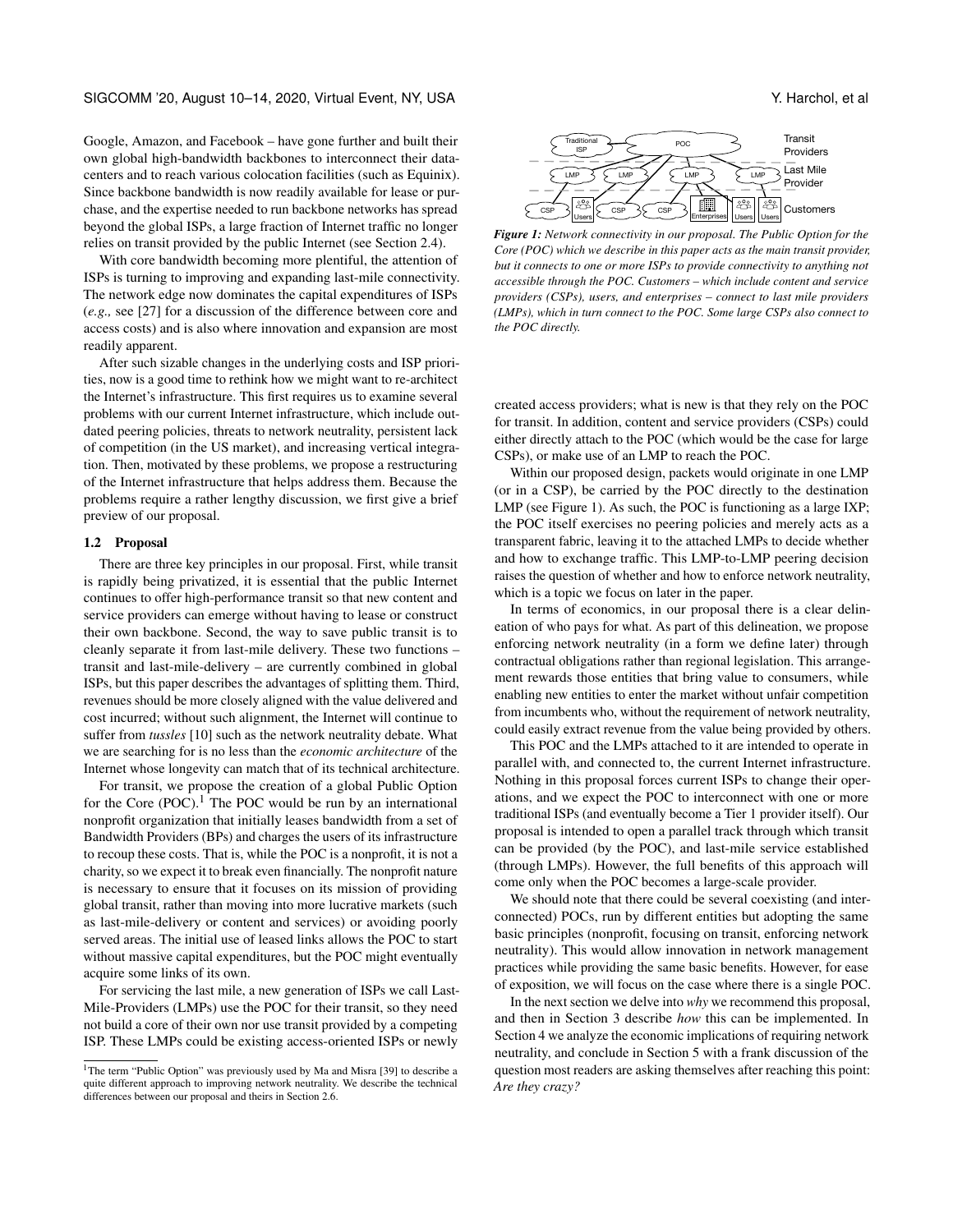# 1.3 Contributions

This is most definitely not a traditional SIGCOMM paper, which typically describes a concrete design, defines quantitative performance objectives, and then presents a thorough performance evaluation. Instead, our paper is far more general, considering a radical alternative for the Internet's infrastructure and an analysis of its impact on the overall ecosystem of ISPs and CSPs. Instead of detailed performance results, our contributions are more subtle and fall into three categories:

Structure: Motivated by the four troubling trends described in Section [2,](#page-2-0) we describe a proposal for (i) cleanly separating transit and last-mile-delivery in the Internet's infrastructure and (ii) structuring the flow of payments. This aligns the revenue flow with the value flow, which reduces economic distortions and allows growth and innovation to occur where needed. This overall structure, which we consider a new *economic architecture* for the Internet, is the most important aspect of our design. The centerpiece of this new structure is the POC, a global edge-to-edge transit network run by an international nonprofit.

Auction: To realize this POC, we propose an auction (in Section [3\)](#page-4-1) that provides a strategy-proof mechanism for compensating BPs for their leased lines. The strategy-proof nature allows BPs to focus on evaluating their own costs, rather than analyzing the market to determine their bids.

Analysis of Network Neutrality: Finally, in Section [4](#page-8-0) we discuss network neutrality, by which we mean the prohibition of termination fees, which we define in the next section. We present a novel economic model of CSPs and LMPs, and show how not requiring network neutrality would hurt social welfare (in the economic sense) and future innovation (by favoring incumbents). While our general conclusions are in line with some others in the literature [\[54\]](#page-12-6), we are not aware of a similar model that captures the relevant aspects of network neutrality so cleanly.

# 1.4 Ethical Considerations

This work does not raise any ethical issues.

# <span id="page-2-0"></span>2 Why Change?

While the easy availability of wide-area bandwidth makes our proposal possible, it does not justify the need for major change. Here we first outline four troubling trends (similar to those cited in the 2005 FCC report [\[21\]](#page-12-7)) that motivate our proposal, and then describe how the POC helps deal with them.

# 2.1 Peering Policies Are Outdated

The BGP policy mechanism is transitive, in the sense that a domain's policy choices (about which routes to import) are limited to the options exported by its neighbors, which are in turn limited to the choices presented to them by their neighbors. This works well because typical BGP policies are expressed in terms of customer/provider/peer relationships, which are themselves transitive (*i.e.,* the provider of my provider acts like my provider). Moreover, these customer/provider/peer relationships are often determined by the amount of traffic carried (*i.e.,* two ISPs exchanging roughly

equal amounts of traffic can peer, while those sending more than they receive typically have to pay the other party).

While transit carries data across the Internet, the real value of the Internet is what happens at the end points where services and content are produced and consumed. As coined in [\[19\]](#page-12-8), a seminal paper on this topic, we often refer to networks where services and content originate as *content* networks, and to networks where they are consumed as *eyeball* networks. Traffic flows primarily from content to eyeball networks, but the value flows both ways: eyeballs derive value from content and services, while content and service providers (CSPs) derive value (in terms of direct and/or advertising revenue) from eyeballs. This value chain does not fit BGP's transitive nature, nor is it based on the relative rates of traffic between domains (as some traffic has far more value-per-bit than others).

This is not merely an academic concern. For instance, the mismatch between value flow and current peering relationships has resulted in several disputes involving Netflix traffic. In one, Netflix contracted with Cogent for transit because of its low prices, but then Comcast complained when Cogent tried to transfer that data to Comcast's network. Comcast was seen as violating network neutrality, when the more relevant dynamic was a failure of modern peering policies and their transitive nature [\[18\]](#page-12-9).

More generally, the problem is that ISPs often combine serving eyeballs (where value is consumed) with providing transit (where the costs are just per-bit) and offering their own content and services (where value is created). Even though traffic between ISPs can be binned into different categories, there is no way the simple transitive nature of Internet peering could possibly capture the resulting economic interactions (which are not, on the whole, transitive). Violating network neutrality is one way of getting around the transitive nature of interconnection; we feel that our proposal is a more constructive step forward.

In addition, there are two other trends that are further disrupting traditional interconnection arrangements: IXPs and CDNs. IXPs provide interconnection points where a wide variety of networks can directly peer with each other. As described in [\[5\]](#page-12-10), they are gaining in popularity among smaller ISPs, while larger ones have mostly avoided them. CDNs have been around for decades, but with video dominating traffic CDNs have become more important than ever (we discuss CDNs briefly in Section [3.2\)](#page-5-0).

#### 2.2 Network Neutrality at Risk

The technical Internet community has long embraced the notion that the Internet should be application-neutral; that notion later became known as *network neutrality* (a term coined in [\[57\]](#page-12-11)). In what follows, we use both of these terms – network neutrality and application-neutrality – with the former having more of a legal connotation than the latter. Wikipedia [\[56\]](#page-12-12) defines network neutrality as follows: "Net neutrality is the principle that Internet service providers treat all data on the Internet equally, and not discriminate or charge differently by user, content, website, platform, application, type of attached equipment, or method of communication." A similar definition that explicitly mentions the topic of charging comes from [\[28\]](#page-12-13): "Net neutrality usually means that broadband service providers charge consumers only once for Internet access, do not favor one content provider over another, and do not charge content providers for sending information over broadband lines to end users."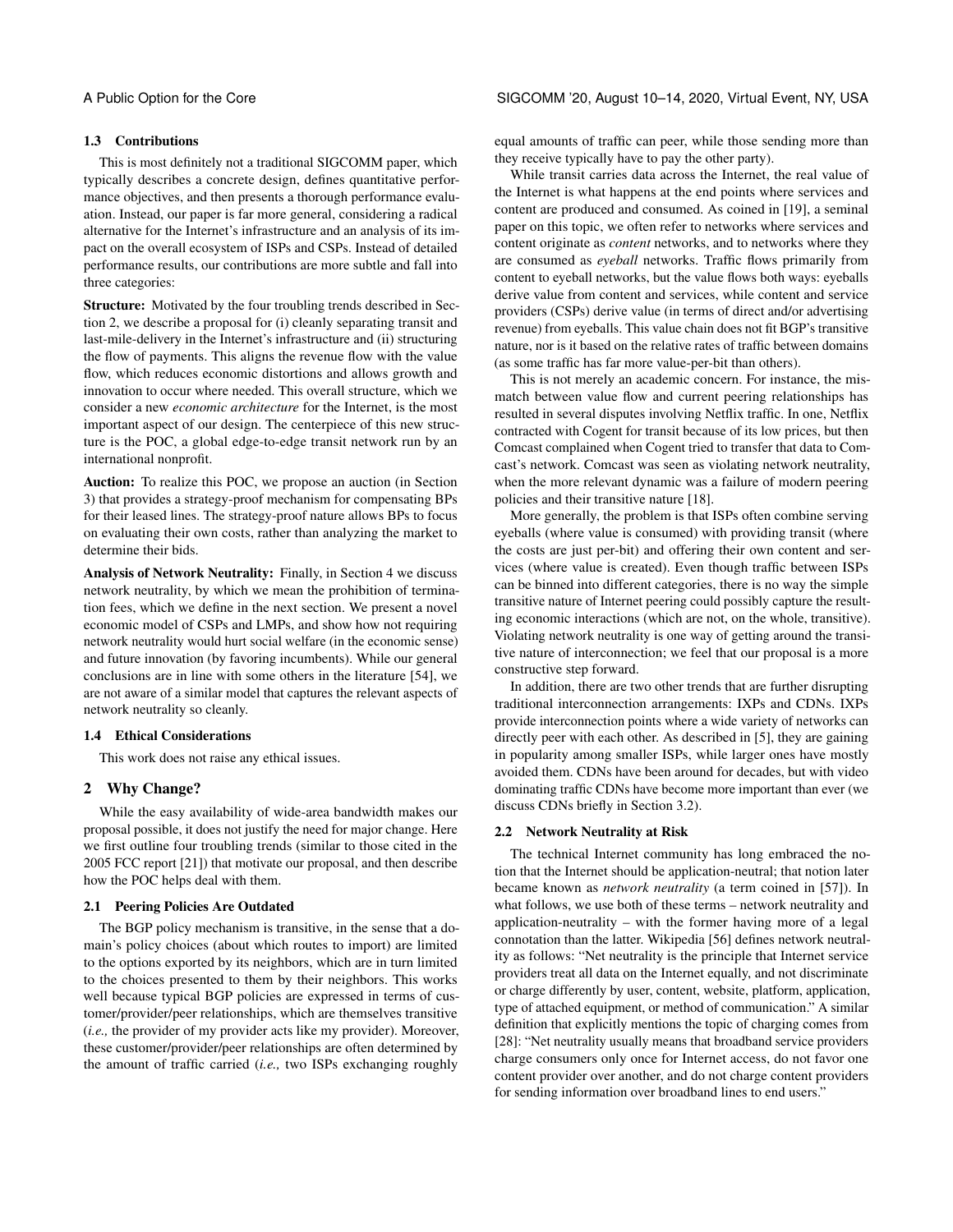# SIGCOMM '20, August 10–14, 2020, Virtual Event, NY, USA Y. Harchol, et al. Y. Harchol, et al.

Officials at several ISPs have made clear their opposition to this last point about not charging content providers for traffic reaching their customers. In 2005, Ed Whitacre (then CEO of SBC) said [\[43\]](#page-12-14) "Now what they (content providers) would like to do is use my pipes [for] free, but I ain't going to let them do that because we have spent this capital and we have to have a return on it." Similar statements about charging content or application providers have been made more recently by the CEOs of Telefonica, Vodafone, and Deutsche Telekom [\[35,](#page-12-15) [45,](#page-12-16) [47\]](#page-12-17).

The legal status of network neutrality has changed over time in the United States. In 2005, the US's FCC adopted network neutrality principles and in 2015 the FCC issued the Open Internet Order that gave them the right to enforce network neutrality. However, in 2018 these network neutrality regulations were repealed, although some states have since instituted their own network neutrality regulations. More globally, the European Union has strong network neutrality regulations [\[4\]](#page-12-18), but elsewhere regulations vary from country to country, and there is no uniform global standard.

There is a large academic economic literature on network neutrality, which we briefly review in Section [4.](#page-8-0) The literature comes down on all sides of network neutrality: some explicitly in favor (*e.g.,* [\[23,](#page-12-19) [36\]](#page-12-20)), some explicitly against (*e.g.,* [\[20,](#page-12-21) [58\]](#page-12-22)), and some delivering a more mixed message of "it depends" (*e.g.,* [\[17\]](#page-12-23)). The literature employs a set of simple models to make their case, and in Section [4](#page-8-0) we introduce another model that we think better captures the relevant aspects of the situation. Our results indicate that without network neutrality, incumbent LMPs and CSPs have a significant competitive advantage, which would hinder innovation.

Given this result, we must answer the question of how such regulations could be enforced in an infrastructure like the Internet that transcends national boundaries. We return to this challenge later in this section.

#### 2.3 Competition In The ISP Market

We restrict our comments on this topic to the US market, because the nature of ISP competition depends strongly on past and current regulatory frameworks. Most of the developed world has far more competition in the ISP market, largely due to loop unbundling, by which we mean regulations requiring telecommunication operators to allow other service providers to use (at a fair price) their lastmile lines into homes. This means that new service providers can enter the market without building their own last-mile infrastructure. However, in the US ISP competition is very thin, with many areas having only one or two viable high-bandwidth service providers. According to figures for December 2017 [\[32\]](#page-12-24) (also see [\[48\]](#page-12-25)), while over 95% of US census blocks have two or more providers supplying at least 25mbps downloads (and at least 3mbps uploads), only 26% of census blocks have one or more providers supplying at least 100mbps downloads (and at least 10mbps uploads), with only 5% of census blocks having three or more such providers.

The high capital and operational costs of reaching individual homes and businesses is one factor for why competition is so limited for high-bandwidth network service. However, a contributing factor is that such ISPs must either build their own core network (at significant cost and management complexity) or contract with an ISP to provide transit. In many cases (Cogent and Level3 are exceptions), these transit ISPs are competing for the same last-mile market, and can use their transit pricing to put new competitors at a disadvantage.

#### <span id="page-3-0"></span>2.4 Vertical Integration

There are two forms of vertical integration, which we consider separately.

2.4.1 CSPs building their own network Some of the leading CSPs have built their own backbones (*e.g.,* Google, Facebook, Amazon, Akamai). Between CSPs that have their own backbone, and those that host their service on one of the CSPs that have their own backbone, it turns out that a very significant fraction of the Internet's traffic is immediately shunted into a private backbone after leaving their home domain. For instance, the results in [\[8\]](#page-12-26) show that for traffic leaving GCE towards various BGP prefixes, weighted by the volume of requests from those prefixes in their CDN trace, roughly 66% of the requests went directly from one AS to another. Consistent with this, we were confidentially told by an operator that their estimate of the percentage of such direct-from-home-to-privatebackbone was roughly 70% [\[44\]](#page-12-27). Regardless of the exact number, this trend is undeniable.

Geoff Huston comments on this trend in an article entitled "The Death of Transit?" [\[31\]](#page-12-28) (see also [\[9\]](#page-12-29)) where he notes that most traffic is first handled by CDN nodes at the edge, which then corral (according to [\[31\]](#page-12-28)) "each client into a service 'cone' defined by a collection of local data centres." Thus, there is still tremendous bandwidth dedicated to moving bits on backbones, but much of the action has left the public Internet and is now carried on private networks. This runs the risk of creating several private Internet infrastructures that essentially cater to particular sets of services, leaving the public Internet to languish. This goes against the application-neutral spirit of the Internet, and might (in the long run) slow innovation.

2.4.2 ISPs also providing content and/or services Various large ISPs, such as Comcast and AT&T, are buying content providers [\[15\]](#page-12-30). This raises the risk of network neutrality violations, in that their network infrastructure can favor their own services over others. Prior work [\[37\]](#page-12-31) has already shown that many cellular providers implement policies favoring some content providers to the detriment of others. If this trend is left unchecked, it could greatly impact the ability of CSPs to reach customers in LMPs who have competing offerings.

#### 2.5 Why the POC?

As we have described, the current Internet infrastructure has an outdated mode of providing transit, based on transitive peering relationships that focus on the flow of packets but ignore the flow of value. This has caused many ISPs to contemplate charging so-called termination fees, where remote services (such as Netflix or Google) are charged for packets that flow into a last-mile's provider network. This would allow the ISPs to capture some of the value of these services, and they feel entitled because they are providing the access to customers.

While such termination fees are not yet implemented, there is no federal prohibition from doing so in the US (and in many other countries). Further, the growing trend of large ISPs entering the content and service market increases the temptation to violate network neutrality by favoring their own services over competing ones.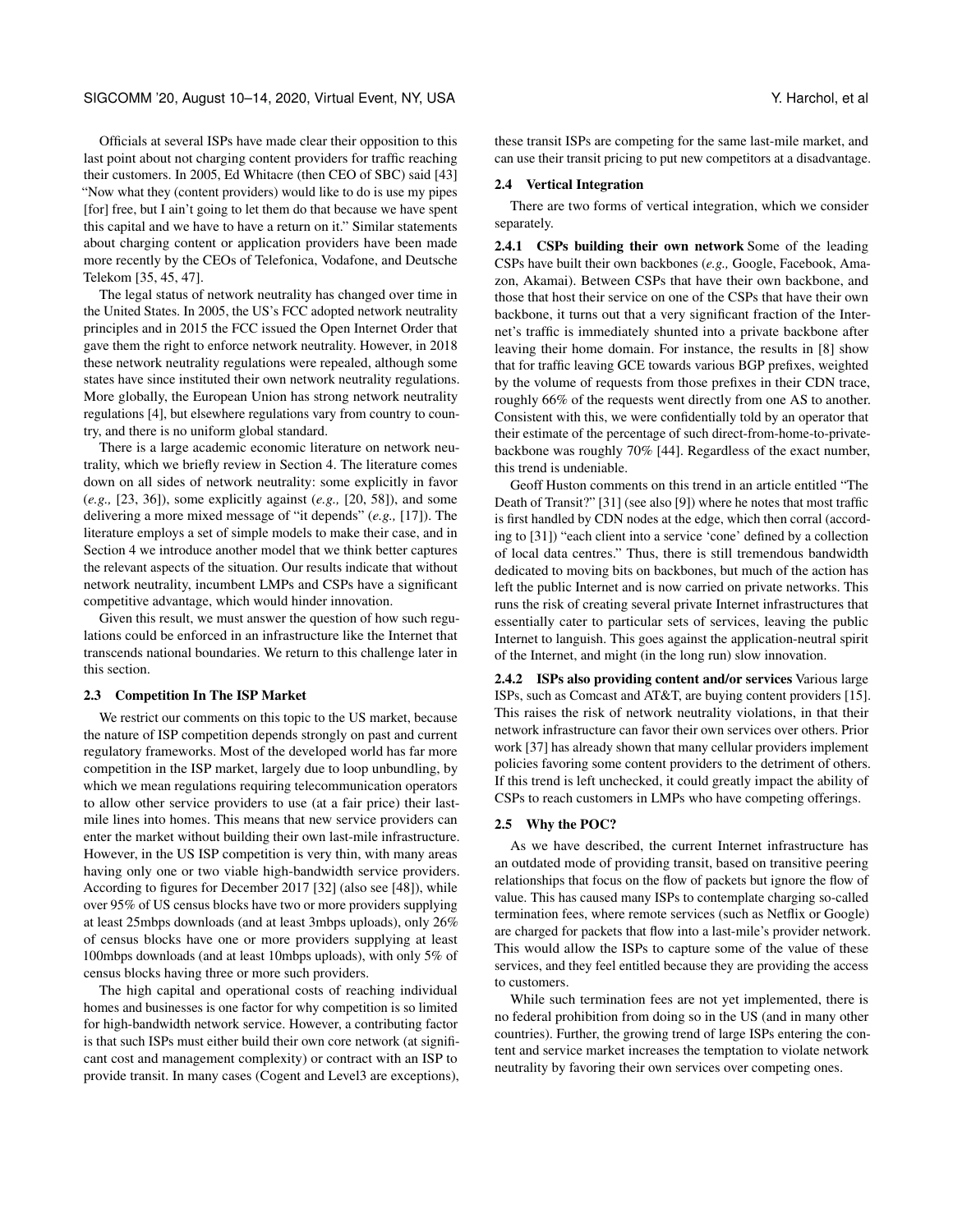All of this is occurring in a landscape where there is little competition among ISPs (at least in the US), and traffic is increasingly funneled into private networks for transit. Thus, it seems a good time to step back and see if there is a way to reorganize the Internet's infrastructure to counter these trends.

Most fundamentally, our proposal is intended to provide an *economic architecture* that makes sense for the Internet. It scraps the traditional interconnection agreements and instead has all transit handled by the POC, with all LMPs (and CSPs) directly attached to the POC paying for transit based on traffic sent and received. CSPs and LMPs collect revenue directly from their customers. To enforce network neutrality, the POC's terms-of-service require that all attached LMPs peer freely with all others, with no termination fees and no differential service given to packets based on their source.

The POC would thus prohibit an LMP from giving their own content better service on their own network; LMPs would be free to acquire or develop such services as a business investment, but they would not be able to provide them with an unfair advantage. Similarly, the POC would not prevent large CSPs from building their own private backbones, but the POC would ensure that all CSPs, not just large ones, could have access to a high-performance transit service.

All of this helps improve competition in both the LMP and CSP markets: new entrants are not unfairly burdened by termination fees, and all LMPs and CSPs have access to high-performance transit that is not competing with them.

Note that loop unbundling, while definitely desirable, solves a different set of problems than the POC. Loop unbundling allows many LMPs to share the same last-mile infrastructure, making it easy for new entrants to arise, but unless they build their own network core these new entrants must contract with one or more transit carriers who might be competing with them. Moreover, as we observe in Section [4,](#page-8-0) the lack of network neutrality allows incumbent LMPs to charge higher termination fees than new entrants, thereby giving them an unfair advantage. Thus, the POC and loop unbundling are highly complementary solutions; one eases the construction of lastmile infrastructure, and the other ensures that new entrants need not build their own core or contract with potentially competing providers for transit and will not face unfair competition (via higher termination fees) from incumbent LMPs.

#### <span id="page-4-0"></span>2.6 Is this really new?

There are already a variety of nonprofit and governmental networks in operation that provide transit. For instance, in Australia, NBN is a national governmental monopoly for wholesale Internet and telephony transit [\[38\]](#page-12-32). NBN owns its links and leases them using a uniform pricing mechanism regardless of where the service is delivered, so rural areas are cross-subsidized by metropolitan areas [\[52\]](#page-12-33). The budgeting and operation of NBN is regulated by law, and legislation also protects it from other ISPs undercutting its prices by cherry-picking low-cost markets [\[51\]](#page-12-34). In addition, many of the IXPs in Europe and elsewhere (but less so in the US) are nonprofits, and some require open peering between all connected networks. While these developments have some superficial similarity to our proposed POC, and are additional evidence that nonprofit and governmental networks can successfully carry commercial traffic, their limited geographic scope prevents them from having any significant impact

on the broader structure of the Internet (and, to be clear, such impact was never their intent).

More academically, the notion of a "public option" has been previously raised in the research literature by Ma and Misra [\[39\]](#page-12-5). Despite the similarity of terminology, their paper addresses a very different problem than we do. First, they do not propose any changes to the core, only the last mile (what we call LMPs). Second, and far more fundamentally, they focus on service differentiation between content providers, not termination fees. They find that the presence of a nonprofit LMP that does not discriminate creates competitive pressure on commercial LMPs to not discriminate. However, note that the impact of service discrimination is visible to users, who then abandon LMPs that give worse service. In contrast, termination fees are invisible to users, and only reduce the profit margin of CSPs. Thus, their results would not apply to the problem we consider here.

# <span id="page-4-1"></span>3 Designing the Public Option for the Core

In this section we describe the overall design of the POC. We do not describe any of the low-level technical details of running a backbone network, as we assume that the POC uses industry bestpractices for this. Instead, we address four basic questions on four different topics of concern:

Network Services: *What network services does the POC provide?* Payment Structure: *Who pays who for what?*

Bandwidth Auction: *How are Bandwidth Providers compensated by the POC?*

Peering: *What are the peering arrangements between the LMPs that are attached to the POC?*

## 3.1 Network Services

At a minimum, the POC provides point-to-point connectivity between all connected LMPs and to the external ISPs to which the POC is connected. The POC can offer additional services; while these are not the main point of this paper, we do want to discuss some possible offerings. The first is offering different levels of quality-of-service (QoS). Some definitions of network neutrality disallow any QoS mechanisms on the basis that they could result in the Internet serving only those who could afford good service. We do not take a position on this debate in this paper (and therefore do not explicitly prohibit such measures), but there is nothing in our approach that would prevent the POC (or the attached LMPs) from offering different qualities of service to customers. What we *would* require is that these be openly offered, so that users could choose their desired level of service and pay the resulting price. We would not allow the POC or the attached LMPs to, on their own, decide to favor certain traffic over others. Thus, we make a distinction between service discrimination and QoS, and disallow the former while not prohibiting the latter.

In addition, the POC could support multicast and anycast delivery mechanisms, and any other standardized protocols that the IETF adopts. More generally, the POC could offer emerging services at the edge of its network, such as edge computing and network function virtualization (NFV). In fact, the presence of a neutral and nonprofit core might provide a place where such technologies – which are now struggling because end users need a uniform approach across ISPs, but there are no clear standards – could be tried out without worry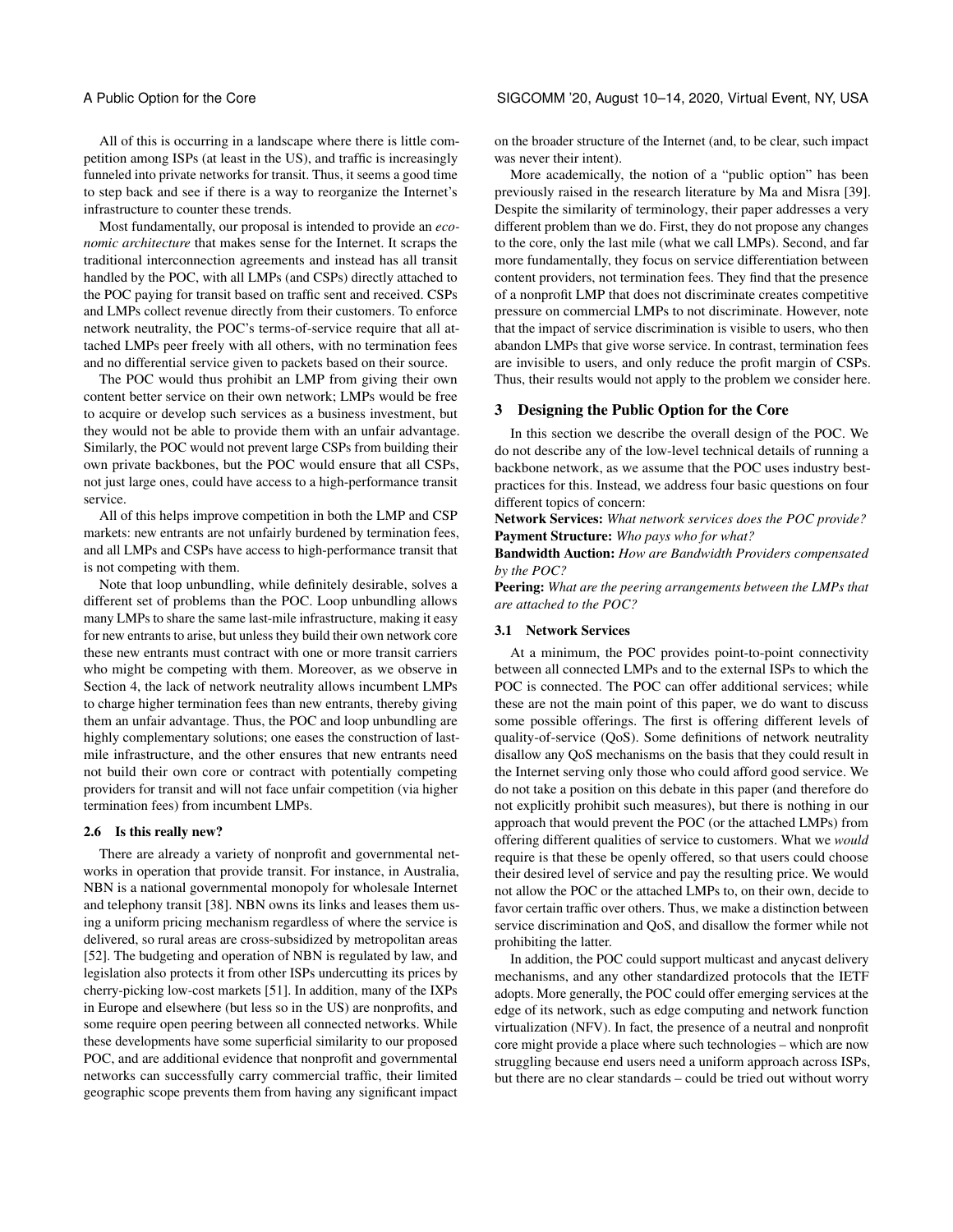about proprietary advantages for one ISP over another (and LMPs could then offer these same technologies if they wanted).

# <span id="page-5-0"></span>3.2 Payment Structure

The entities we consider are the POC, a set of BPs, a set of LMPs, a set of CSPs, and customers (businesses and people). CSPs can either connect directly to the POC, or use an LMP to connect themselves to the Internet. The overall theme of the structure described below is that entities pay directly for what they receive.

- The POC pays the BPs to lease the links needed to create a backbone network. The POC also pays one or more ISPs for general access, so that the POC is connected to the rest of the Internet.
- Each LMP (and directly-attached CSP) pays the POC for network access.
- Each customer pays their LMP for network access. The customer also pays directly for any non-free CSP services they use.
- Each CSP using an LMP pays its LMP for network access.

This payment scheme is obvious, but by following the philosophy that entities pay directly for what they receive, we avoid the situation where ISPs turn to CSPs to pay for the bandwidth that the ISP's customers are consuming (which is the sentiment expressed by Ed Whitacre). Rather, in our scheme, if a user is ingesting too much traffic, it isn't the CSP who should pay, but rather the user herself.

If we allowed termination fees, then each CSP might have to pay each LMP for access to their customers. In the next section, we consider the implications of such charges, and reject them because they give an advantage to incumbents. We also disallow CSPs from paying remote LMPs to get priority service for their traffic when it arrives at the destination LMP, for the same reason; this would give an advantage to incumbent CSPs over emerging ones. One form of such priority service would be allowing some CSPs to pay for the right to install their own CDNs while disallowing others to do the same. LMPs (and the POC itself) are free to provide open CDN services (on a fee for service basis) or allow CSPs to install their own CDNs or similar network functions (for a set fee); what LMPs cannot do is only allow certain LMPs to use or deploy such services.

Our decisions about who pays whom for what does not dictate or restrict the nature of the pricing schemes (as long as they are not discriminatory) between any pair of entities. For instance, LMPs might charge home users a flat price, or a strictly usage-based charge, or some form of tiered service (a flat price up to a given level of usage). We understand that there is a tension between giving users some predictability in costs, while also charging based on usage so that LMPs (and the POC itself) can finance capacity expansion. Our proposal would allow the market to evolve over time to find practical solutions that meet both of these (and future) needs.

In addition, the question of what the POC pays BPs for their leased lines is conceptually separate from what the POC charges LMPs for their usage. As we describe below, the POC uses a strategyproof auction to pay BPs, but we leave open the question of how the POC charges LMPs. This could be, among many other options, a usagebased price just based on the sending/receiving rate, or it could be based on the costs incurred by where those packets flow. The only requirement is that the sum total of revenue from the LMPs is enough to cover the bandwidth (and other) costs of the POC.

#### 3.3 Bandwidth Auction

Building a POC entirely out of links that it owned and operated would require a tremendous upfront expenditure of capital. We choose instead to initially create the POC's backbone network out of a set of leased lines, and use the interconnections to one or more ISPs as a fallback if the POC's backbone does not have sufficient connectivity. Of course, eventually the POC can transition to partially owning its infrastructure, but our concern here is to find a practical way to get started.

These leased lines can come from traditional sources, as there is already an active market for leased bandwidth. However, we also expect that others, such as the large CSPs that have already built their own backbone, would be eager to provide their excess bandwidth for lease for two reasons. First, the large CSPs have a problematic relationship with many large ISPs, in terms of who should pay for bandwidth. These large CSPs would like to displace the current large ISPs with a public backbone and a more innovative set of LMPs; the Google Fiber effort [\[24\]](#page-12-35) is evidence of this. Offering up leased bandwidth to the POC would foster progress in this direction. Second, the large CSPs that are building their own backbone face hard provisioning choices, in terms of how much bandwidth to buy at any particular time: buy too much and they have wasted money; but buy too little and they run the risk of congestion on their backbone. The availability of the POC means that they can overbuy, and then lease out (on a temporary basis) their excess bandwidth but can quickly recall it from the POC when needed.

We think it is important that the reimbursement scheme for leased bandwidth be completely transparent, so that no one in the ecosystem feels that the POC is favoring certain BPs. In addition, we want to minimize the amount of effort devoted to strategic manipulation by the BPs (*i.e.,* rather than trying to figure out what the market will bear, they can just focus on what minimal price would cover their costs). To accomplish both of these goals, we use a strategy-proof auction mechanism for bandwidth that is a special case of the general class of VCG auctions [\[11,](#page-12-36) [26,](#page-12-37) [55\]](#page-12-38).

VCG auctions are widely used in many market and allocation mechanisms. The use of VCG auction for electricity markets (in the US and elsewhere) is probably the closest to the bandwidth auction discussed here; see [\[13\]](#page-12-39) for a recent survey. VCG auctions are also commonly used in financial markets such as in the US treasury auctions of bills and bonds, see [\[30\]](#page-12-40).

For the POC auction, each BP (whose instances are denoted by  $\alpha$ ) offers a set of links for lease, with a specified minimal acceptable price for each subset of these links (assume this price is the monthly leasing charge). That is, each BP  $\alpha$  provides a set of links  $L_{\alpha}$  and a mapping  $C_{\alpha}$  from the powerset  $2^{L_{\alpha}}$  to a minimal acceptable price for that subset of links (and if a subset is not offered, its price is set to be infinite). This allows the BP to offer discounts for multiple links, or other non-additive variations in pricing.

The external ISPs to which the POC is connected play two roles. First, they are needed to provide connectivity to the rest of the Internet, so packets whose destinations are not directly attached to the POC leave the POC through one of these ISPs. Second, we assume that these ISPs attach to the POC in multiple locations and thus they provide virtual links between these attachment points that go through the ISPs rather than the POC itself. We denote by  $VL$  the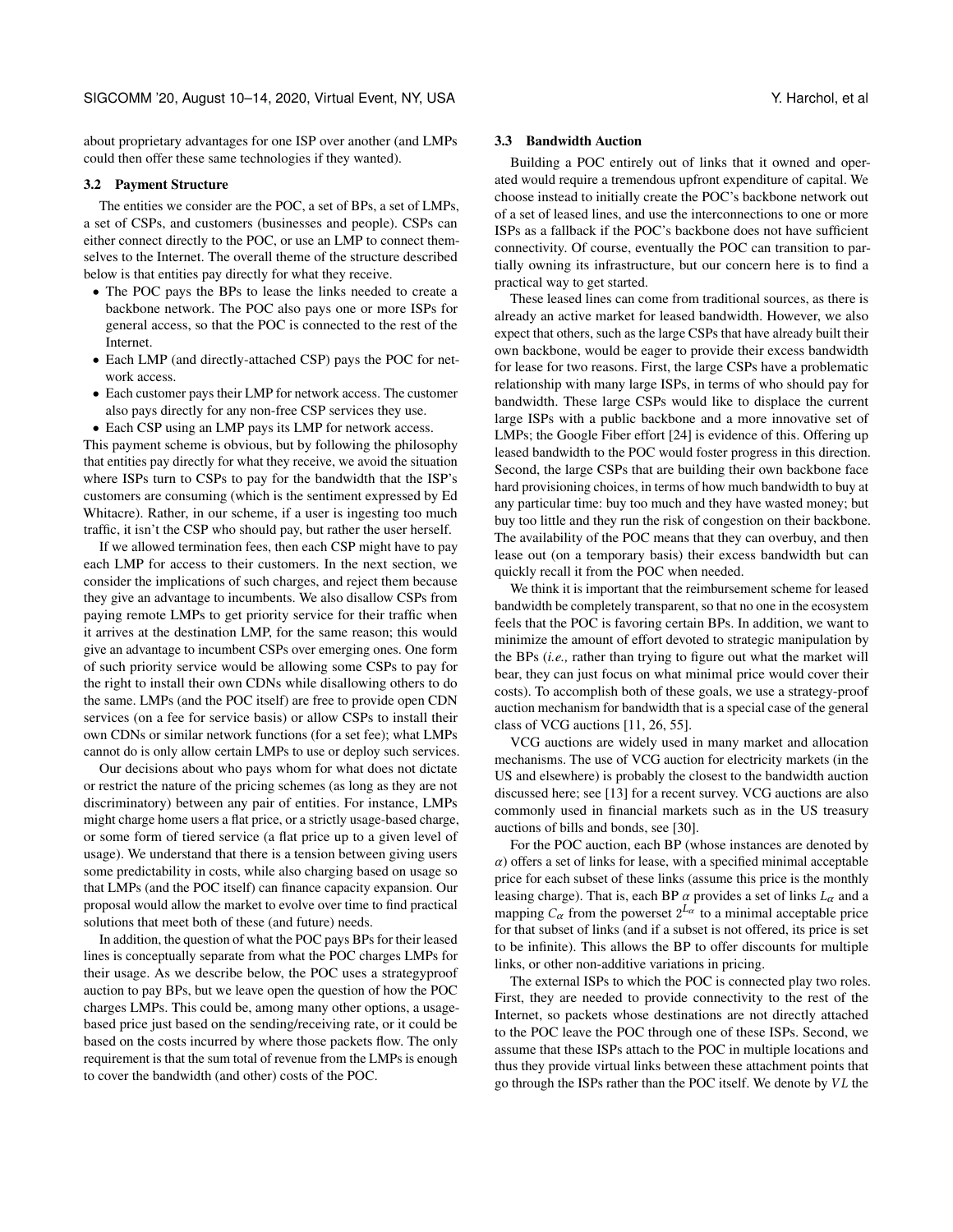set of these virtual links, and the cost of using them is dictated by the long-term contract between the external ISPs and the POC, not by the auction mechanism we describe below. We denote the cost of any subset of virtual links  $L_v \subseteq VL$  to be  $C_v(L_v)$ . The presence of these virtual links  $VL$  provides the POC with a richer set of alternatives for conveying packets between LMPs. We define  $OL$  as the set of all offered links, both the virtual links provided by the external ISPs and the union of the links offered by BPs:  $OL = VL \cup \{\cup_{\alpha} L_{\alpha}\}.$ 

We consider the set of attachment points to include all network locations where LMPs, directly-connected CSPs, and external ISPs are connected to the POC. We assume that the POC has some upperbound estimate of its traffic matrix (how much traffic flows between each pair of attachment points). Given the set of offered links OL, the auction mechanism picks the lowest cost subset that (i) provides enough bandwidth to handle this traffic matrix, and (ii) obeys whatever other constraints the POC desires (such as requiring that it can still handle all the traffic even under some number of link failures). To make this more precise, given the various constraints (handling the traffic matrix, plus any additional constraints), we map the set OL to an *acceptable* subset of the powerset of OL that we will denote by  $A(OL) \subseteq 2^{OL}$ . Each element of  $A(OL)$  represents a set of links that obeys the POC's various constraints. In what follows we assume that none of the external ISPs are also BPs, and the set of offered links is such that  $A(OL - L_{\alpha})$  is nonempty for all  $\alpha$ ; that is, these constraints can be met even if one of the BPs does not participate.

Define  $C(L)$  for some acceptable subset  $L \in A(OL)$  as the total cost of that subset of links:

$$
C(L) = \sum_{\alpha} C_{\alpha}(L \cap L_{\alpha}) + C_{v}(L \cap VL)
$$

The POC then picks the lowest cost member of the set  $A(OL)$ : that is, the set of selected links *SL* is given by

$$
SL = \operatorname{argmin} C(\tilde{L})
$$
 where  $\tilde{L} \in A(OL)$ 

This just says that the POC selects the lowest cost solution that obeys its constraints. The real question is how does it then pay the BPs for their links. If the POC just pays their costs as determined by  $C_{\alpha}$  then each BP has an incentive to inflate their declared minimal price. So, instead, we use a strategy-proof auction whereby BPs are incentivized to reveal the minimal acceptable payments (via  $C_{\alpha}$ ), which set the lower bound on what they will receive.

To define this mechanism, we need additional notation. For a given BP  $\alpha$  define  $SL_{+\alpha} = SL \cap L_{\alpha}$  as the subset of *SL* that is in the set  $L_{\alpha}$ ; note that with this notation,  $C(SL) = \sum_{\alpha} C_{\alpha}(SL_{+\alpha})$  +  $C_v(SL \cap VL)$ . We further define

$$
SL_{-\alpha}
$$
 = argmin  $C(\tilde{L})$  where  $\tilde{L} \in A(OL - L_{\alpha})$ 

as the set of links that would be selected if BP  $\alpha$  did not offer any links.

With these definitions, we can define the payoff to each normal BP  $\alpha$  as:

 $P_{\alpha} = C_{\alpha}(SL_{+\alpha}) + (C(SL_{-\alpha}) - C(SL))$ 

This VCG mechanism (which is essentially the Clarke pivot rule [\[42\]](#page-12-41)) selects the lowest cost options, and obeys the constraint that the payoffs are no less than the value  $C_{\alpha}(SL_{+\alpha})$ . This lower bound is obeyed because the cost cannot go down if you reduce the number of links available, so  $C(SL_{\alpha}) \geq C(SL)$ . The strategyproofness follows from the fact that the values in this expression do not depend on any

<span id="page-6-0"></span>

*Figure 2: We show the payment-over-bid margins (PoB) for the five largest BPs (ordered in decreasing size).*

of the prices set by  $\alpha$  (*i.e.*, the value of  $C_{\alpha}(SL_{+\alpha})$  in the first and last terms cancel out).

While VCG mechanisms have been applied to routing before, our application here is more general. For instance, the approach in [\[22\]](#page-12-42) applied VCG mechanisms to a simplified form of routing where all links were strategically independent (they were actually BGP domains) and only lowest cost routing is used without capacity constraints or resilience considerations. Here, we allow very general route computations that can take these factors into account.

Like all VCG mechanisms, this auction is vulnerable to collusion, but the presence of the connections to external ISPs sets an upper bound on the costs of alternate paths, so any of the manipulations mentioned below can only have limited impact. If the BPs can guess in advance what the set  $SL$  is, they can decide to not offer any links not in this set without changing their own payoff, but possibly changing that of others. For instance, removing links  $L_{\beta}$  – SL from OL cannot make  $C(SL_{\alpha})$  smaller, and can make it substantially bigger, thereby increasing the payoff to BP  $\alpha$ . At the same time, doing so does not change *SL* nor  $P_\beta$ , so BP  $\beta$  is unhurt by doing so. If all the BPs do this, they could potentially all gain (even without side payments). However, doing so requires them to know  $SL$  in advance (because if they withdraw links in SL they can hurt their own payoffs).

To illustrate how this auction might work in practice, we took network data from TopologyZoo [\[33\]](#page-12-43), filtered out some of the small networks, combined some networks to form 20 BPs, and then placed POC routers at points where there were four or more BPs closely colocated. The resulting POC network has 4674 point-to-point connections between POC routers; we call these connections logical links because they may involve several physical links. The BPs vary in size, contributing from roughly 2% to roughly 12% of the logical links in the POC. We then generated a synthetic traffic matrix between all POC routers, and ran our auction with three different constraints (always looking for the cheapest solution that satisfies each constraint). Constraint #1 only requires that the set of links can handle the offered load. Constraint #2 requires that it could do so assuming that any single path between a pair of routers has failed. Constraint #3 requires that it do so assuming that a path between each pair of routers has failed. For each of these scenarios, we computed  $C_{\alpha}$  and  $P_{\alpha}$ , and in Figure [2](#page-6-0) we show the resulting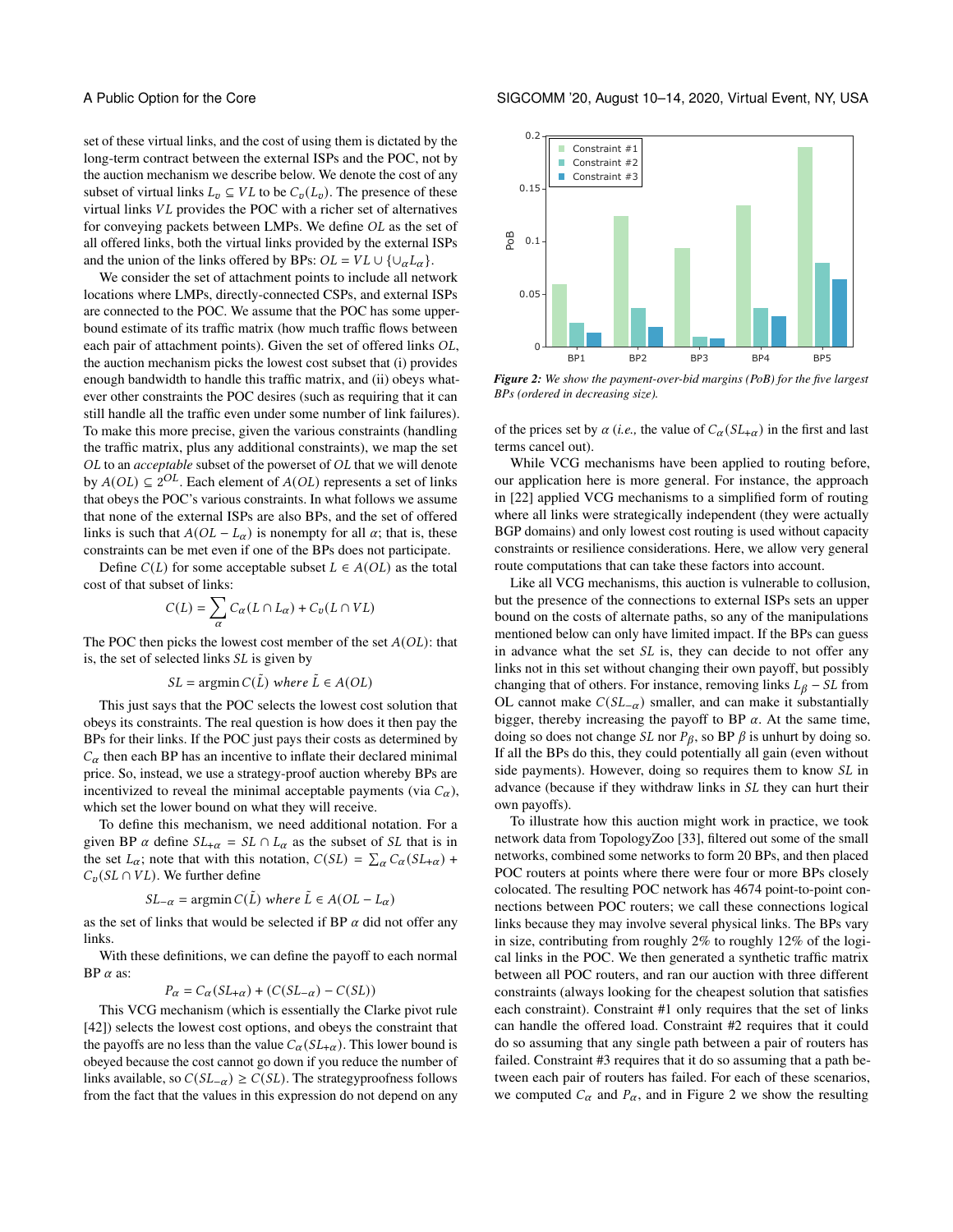payment-over-bid margins (PoB),  $PoB = \frac{P_{\alpha} - C_{\alpha}}{C_{\alpha}}$ , of the five largest BPs. One aspect to note is the high variation in the PoB, which is a good reason for the POC to use an open algorithm so that it cannot be accused of favoritism.

# <span id="page-7-0"></span>3.4 Peering Arrangements

We now focus on the POC and the attached LMPs, asking whether and how they exchange traffic, and ignore the rest of the Internet for the moment. The nature of peering relationships among the attached LMPs, and specifically whether network neutrality would dictate an answer, depends greatly on how the POC fits into the overall Internet ecosystem. In particular, is it considered an ISP, or an IXP?

If one thinks of the POC as a large ISP (with all those connecting to it being customers in the traditional provider-peer-customer categorization) then network neutrality requires that each LMP accepts whatever traffic arrives from the POC, not discriminating based on the original source of packets. Moreover, network neutrality requires that there be no termination fee for packets arriving from one of the other LMPs, because there is no direct peering relationship between the LMPs. In short, if the POC is seen as an ISP, and network neutrality continues to hold, then LMPs treat all arriving packets equally. The only payments are from the LMPs to the POC for providing core network service.

If one thinks of the POC as a global IXP – that is, essentially a policy-free interconnection infrastructure that allows all LMPs to peer (or not) with each other directly – then each LMP must decide with which other LMPs to peer (and exchange traffic), and whether any fees should be paid in doing so. One might think that enabling direct peering between all POC-connected LMPs would help foster network neutrality, because there are no intermediate transit ISPs to discriminate against traffic, but the opposite is true! Network neutrality has never constrained an individual domain's choice of peering: if peering is direct, discrimination based on the nature of the connecting LMP is easy to implement and does not violate network neutrality. For instance, if Netflix directly attaches to the POC (and acts as an LMP), and we consider the POC to be an IXP, then all other LMPs would be free (even under network neutrality regulations) to refuse to peer with Netflix without payment for doing so; in short, they could demand that Netflix pay them to be their "provider" in the traditional sense of customer/provider peering arrangements, and refuse to interconnect if Netflix refused to pay.

However, such a decision to not interconnect would be harmful, because it would disconnect pairs of LMPs, which would lead to fragmentation of the Internet. In today's Internet, each customer (whether enterprise, home, or CSP) is responsible for finding some ISP who will connect them to the rest of the Internet; there are many available ISPs that offer this service, so one relies on the market to provide acceptable solutions. However, for LMPs directly connected to the POC and only connected to the POC, the POC is the only way to interconnect with other LMPs, so there is no other choice.

Whether one considers this a network neutrality question or a peering question, the criteria for making this choice should be to choose the option that is best for the long-term health of the Internet. We consider this question in great detail in the next section by analyzing a formal model for these peering decisions, and come to the conclusion that it is best that LMPs be required to peer without termination fees with all other LMPs.

One might argue that this is unfair to LMPs that must carry traffic to their customers from bandwidth-heavy video services, without compensation from those video services. However, we are not proposing that LMPs cannot be compensated for the service they provide, we merely require that they obtain their compensation from their directly-paying customers rather from the LMPs they peer with. A key point in our design is that there is no need for compensation at a distance, except between CSPs and users (where the interaction occurs at the application-level). The LMP customers of the POC are paying for all traffic carried from and to them by the POC. Similarly, the customers of each LMP are paying for all traffic carried from and to them by that LMP.

If one of the endpoints on the POC is a CSP like Netflix, then the customers pay this service directly, which can cover Netflix's payments to its LMP (or to the POC if it is connected directly) for the bandwidth it uses. And the customers of Netflix are also paying their LMPs for the bandwidth they receive from Netflix. Thus, in our proposed arrangement, every LMP or CSP who is incurring large bandwidth costs recoups those costs directly from their customers (who are the ultimate cause of that traffic), rather than expecting non-customers to help defray those costs. By having the bandwidth costs collected by the parties causing them (the CSP and the end user), and payments for the service made directly to the CSP by the customers, this leads to a natural splitting of the revenues between LMPs and CSPs in a way that is driven by customer's willingness to pay and the presence of competitive alternatives, rather than through painful negotiations filled with brinkmanship as in the Netflix-Cogent-Comcast case.

However, this does require that users pay for their bandwidth usage. Historically, imposing bandwidth limits and usage-based charging has resulted in significantly bad press for the ISPs proposing such measures. However, we think the economics on this are clear; it is better to have costs borne by the entities that caused those costs. We should also note that whatever you think of our proposal, termination fees are not the right way of dealing with this problem. Allowing LMPs to impose termination fees is a mechanism that can improve LMP profits, but in no way guarantees that this additional revenue was needed to expand capacity or that the LMPs will indeed spend it on expanding capacity. As we will see in the next section, when termination fees are allowed, the LMP can extract revenue from CSPs independent of whether it is needed to cover bandwidth costs.

Before continuing, we make the peering conditions precise, with the caveat that exceptions should be made for security concerns (which may require blocking) or internal maintenance traffic (which may require priority or other special handling). The peering conditions we impose are that a POC-connected LMP must not: (i) differentially (in terms of priorities or blocking) treat incoming traffic based on the source or application, nor differentially treat outgoing traffic based on the destination or application; or (ii) differentially provide CDN or other application-enhancement services based on the source (for incoming packets) or destination (for outgoing packets); or (iii) differentially allow third-parties to provide CDN or other application-enhancement services that only target a subset of traffic (where this last condition prevents an LMP from allowing, say, Netflix to install services that enhance their traffic but disallowing others from installing such services). These conditions also apply to traffic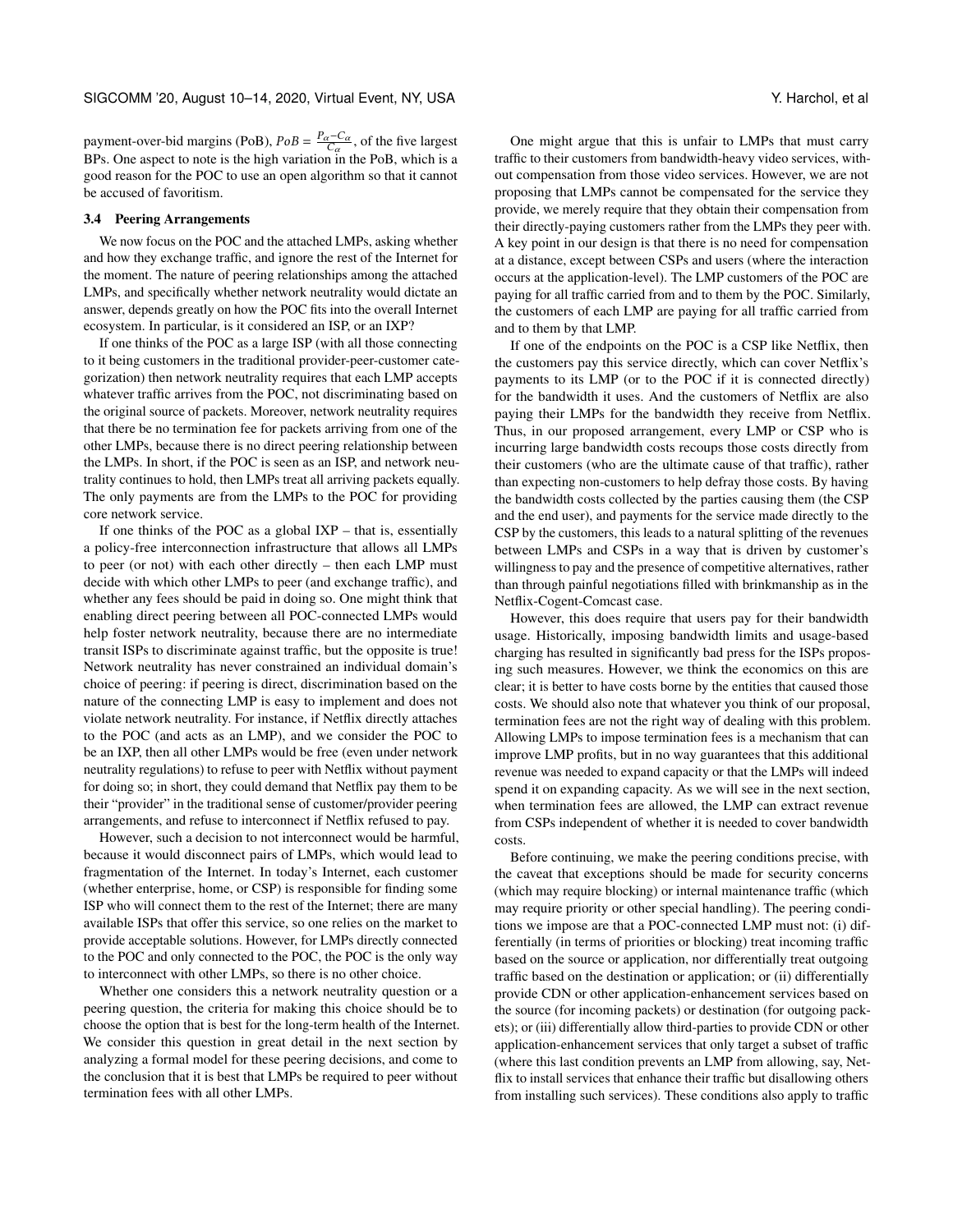arising within the LMP providing content or services to customers. Also, note that the LMP can offer application-enhancement services or QoS for a given price, and only provide those services to those who pay; what they cannot do is arbitrarily discriminate between traffic.

These are included in the terms-of-service. If widespread cheating is anticipated, the POC could only forward encrypted traffic making in harder for LMPs to discriminate, but this would require a software change by users, which is unlikely.

# <span id="page-8-0"></span>4 The Case for Network Neutrality

# 4.1 Preliminaries

The peering policy presented in Section [3.4](#page-7-0) is a crucial aspect of our proposal. To make this fundamental decision, we had to first consider three preliminary questions:

By what criteria do we make this fundamental decision? Here we take an economic perspective and focus on two goals: maximizing social welfare and fostering competition. Social welfare is the total utility (which for us will be the sum of utilities over all users); it ignores payments made by users because payments merely transfer some of that utility to others, and social welfare does not measure how utility is distributed within society, it merely measures the total. To be clear, we also care about the distribution but, as we will note later, if we succeed in fostering competition then the distributional issues will work themselves out.

As for fostering competition, we want an environment where the large incumbents do not have unfair advantages over new entrants in the market (where the operational definition of unfair will become clear later in this section). Fair competition is what allows new and innovative CSPs and LMPs to gain a foothold in the market, which in turn (because of their innovation which hopefully leads to better services that create more user utility) can lead to increases in future social welfare. So in some sense our goals are both about social welfare; one focuses on the current social welfare and the other on the future social welfare.

How do we model the economic interactions? To determine which peering policies would best achieve our goals, we must analyze a simple model that attempts to capture the relevant economic interactions. For issues as complicated as commercial transactions in the Internet ecosystem, *any* model we consider will be oversimplified. Choosing a good model is more art than science, in that the model must be both *tractable* (so we can derive results) and *representative* (yielding results that are suggestive of what would happen in the real world). The former is easy to characterize, but the latter is a matter of judgement.

What peering policies do we consider? We obviously cannot consider all possible policies that could guide how LMPs interact. For instance, one LMP might provide different levels of service (*i.e.,* QoS) to traffic from various other LMPs, or enter into joint marketing agreements, or collude to raise prices in a geographic area. Here, we restrict ourselves to two possible forms of peering: (1) freely peering, where every LMP accepts incoming traffic from all other LMPs and CSPs without any termination fees and (2) for-fee peering, where LMPs can charge termination fees to CSPs, or block their traffic if they refuse to pay. In both cases, we assume no traffic

discrimination (by which we mean prioritization based on source, rather than different QoS levels which are charged differently independent of source). Thus, we want to consider two scenarios, one where network neutrality (NN) is contractually enforced by the POC, and an unregulated (UR) scenario where LMPs are free to impose termination fees and block traffic if they are not paid. While this may be limiting, it does yield conclusions that intuitively (but not quantitatively) apply to traffic discrimination in that imposing poor QoS on incoming traffic reduces the value of that traffic to users, so it can be seen as a form of termination fee.

# 4.2 Our Model

We consider a model that only contains the POC and the LMPs and CSPs directly connected to it. For ease of exposition we assume all LMPs are eyeball networks (this does not alter our analysis); the directly attached CSPs sell services to the users of the LMPs. We assume that the CSPs have no marginal costs for adding customers (as these are online services, and the costs are small enough to ignore in our simple model). In the NN scenario, the LMPs freely accept traffic from all CSPs. In the UR scenario, they can impose a termination fee  $t$  on a CSP or block its traffic.

There is a complicated competitive process between LMPs, who face high capital costs to enter the market, and lower marginal costs; these conditions are a recipe for natural monopolies, but even so some competition survives. Rather than model this directly, which would necessarily fall short of reality, we merely assume that the competition between LMPs results in one or more LMPs for each region, and that customers have chosen a single LMP for their connectivity. We assume this choice changes slowly, so that in the short term each LMP is the monopoly connectivity provider for its customers. Thus, while LMPs may coexist in a region, and the competition between them involves many different factors (cost structure, bandwidth, SLAs, etc.), we assume that this competition results (over the short term) in a static partitioning of customers among LMPs.

Similarly, there is a complicated market for content and services on the Internet, with all the products competing for user attention and with many products serving as partial substitutes for others. Again, instead of modeling this competition directly, which would be impossible to do with any accuracy, we merely consider a set of independent goods which are not substitutes for each other. This is unrealistic, but gives the best case for termination fees (*i.e.,* it minimizes their harm): if the CSP market is fully competitive, then LMPs have all the market power (and can set the termination fees to maximize their own revenue, which we model in Section [4.4\)](#page-9-0), whereas if the goods are not competitive the market power of the LMPs is limited so, as we describe in Section [4.5,](#page-9-1) the setting of the termination fees can be modeled as a negotiation. In addition, we assume that each CSP charges a uniform price for their service independent of a user's LMP, and that the distribution of demand for a CSP is the same for customers of each LMP.

To express this model mathematically, we consider a mass of consumers, most conveniently described as a unit mass on the unit interval. Each consumer has a choice among a variety of CSPs,  $s = 1, ..., S$ . The value that a specific consumer attaches to service  $s$  is given by  $v_s$ , also called its "willingness to pay". The demand for each CSP is determined by the cumulative distribution of these values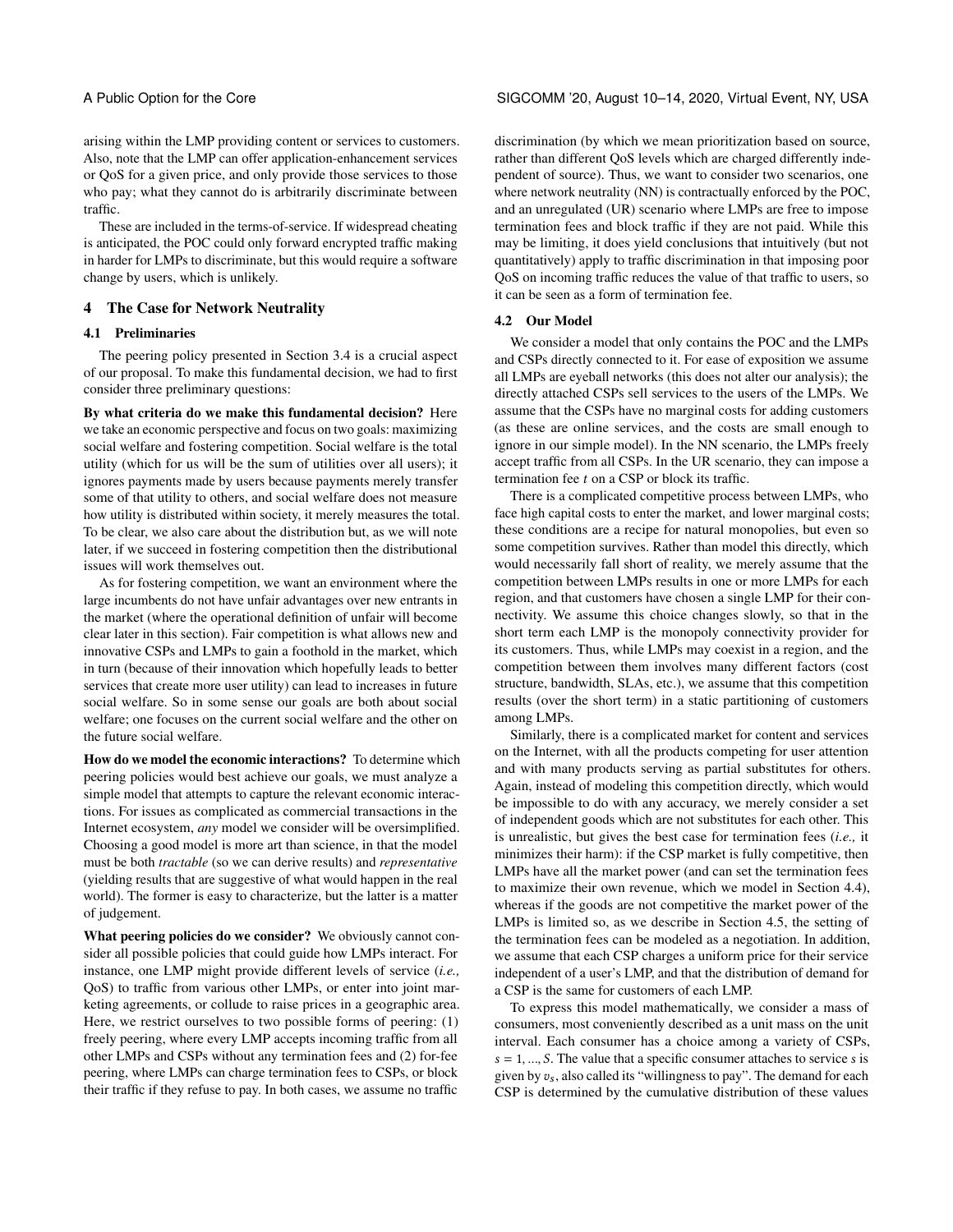in the population, denoted by  $F_s(v_s)$ , which quantifies the fraction of consumers with willingness to pay less than  $v_s$ . We assume that  $F_s(v_s)$  also describes the distribution of demands of the customer populations in each LMP.

Any consumer who has a value  $v_s$  weakly larger than the posted price  $p_s$  will buy that CSP's service. The demand  $D_s$  at price  $p_s$  for the service  $s$  is therefore

$$
D_{s}(p_{s})=1-F_{s}(p_{s}),
$$

which is monotone decreasing in the price  $p_s$ .

Similarly, there are a variety of LMPs,  $l = 1, ..., L$ . Each consumer only has a single LMP. Each LMP  $l$  charges a price  $c_l$  to their customers. In what follows, we ignore any welfare derived from merely having connectivity, and only focus on welfare arising from the CSPs.

#### 4.3 Network Neutrality

We begin our analysis by assuming that we are in the network neutrality (NN) regime where no termination fees are allowed. Being connected to the network, each consumer can choose to purchase as many of the CSP services as she deems valuable. Since we have assumed the CSP products are not substitutes for each other, each CSP can set  $p_s$  to maximize its revenue:

$$
p_s^* = \underset{p_s}{\text{argmax}} \{p_s D_s (p_s)\}
$$

In the NN regime, this is the end of the story: LMPs have their customers, CSPs set their prices to maximize revenue, and there are no complications. The resulting social welfare (the sum over user utilities) is merely:

$$
\sum_{s}\int_{p_{s}^{\ast}}^{\infty}v_{s}dF\left(v_{s}\right)
$$

Note that the social welfare is monotonically decreasing in the prices  $p_s^*$ ; every increase in price  $p_s$  potentially causes some consumers to not purchase the service s.

## <span id="page-9-0"></span>4.4 LMPs unilaterally set fees

We now turn to the unregulated (UR) scenario where termination fees are allowed. We consider two possible ways these fees can be set: unilaterally (in this subsection) and through bargaining (in the next subsection).

We have assumed that, in the short term, each LMP is a monopoly provider for its users. One way of modeling these fees is to assume that each LMP can unilaterally set the fees for each CSP to reach its customers (since, in the short term, there is no other way of reaching them). This fee-setting behavior of the LMP results in the so-called "double marginalization" process [\[49\]](#page-12-44). Charged a fee  $t_s$  per customer, CSP s chooses a revenue-maximizing price  $p_s^*(t_s)$ . Given that the revenue per customer is now  $p_s - t_s$ , the revenue-maximizing price is given by:

<span id="page-9-2"></span>
$$
p_s^*(t_s) = \underset{p_s}{\operatorname{argmax}} \left\{ (p_s - t_s) D_s (p_s) \right\} \tag{1}
$$

Note that with sufficient smoothness and convexity conditions, the maximizing price  $p_s^*(t_s)$  can be shown to be strictly increasing in  $t_s$ .

LEMMA 1. If  $D_s(p_s)$  is strictly positive with continuous first and *second derivatives, is strictly decreasing*  $(D'_{s}(p_{s}) < 0)$ *, is strictly*   $convex(D''_s(p_s) > 0)$ , and asymptotically vanishes ( $\lim_{p_s \to \infty} D_s(p_s) =$ 0), then  $p_s(t_s)$  is monotonically increasing in  $t_s$ :  $p'_s(t_s) > 0$ .

**Proof:** Since  $p_s(t_s)$  maximizes  $(p_s - t_s)D_s(p_s)$  it must satisfy the equations (i)  $p_s(t_s) > t_s$ , (ii)  $D_s(p_s(t_s)) + (p_s(t_s) - t_s)D'(p_s(t_s)) =$ 0, and (iii)  $2D'_{s}(p_{s}(t_{s})) + (p_{s}(t_{s}) - t_{s})D''(p_{s}(t_{s})) \leq 0$ . Taking the derivative of equation (ii) and rearranging yields

$$
p'_{s}(t_{s})[2D'(p_{s}(t_{s}))+ (p_{s}(t_{s})-t_{s})D''_{s}(p_{s}(t_{s}))]=D'_{s}(p_{s}(t_{s}))
$$

Equation (iii) tells us that the left hand bracket is negative, and we know the right hand side is negative, so  $p'_{s}(t_s)$  must be positive.

Thus, as the termination fees  $t_s$  increase, the prices  $p_s$  increase, so the social welfare decreases. We can therefore conclude that termination fees strictly decrease social welfare.

Returning to the unilateral scenario, knowing how CSP s will set its price, the LMP chooses the fee  $t_s$  to maximize its revenue:

$$
t_s^* = \underset{t_s}{\text{argmax}} \left\{ t_s D_s \left( p_s^* \left( t_s \right) \right) \right\}.
$$

Of course, each LMP independently chooses the fee that they charge, but they all do the same calculation (for each CSP), so the result is uniform termination fees  $t_s$  across all LMPs. This process is referred to as "double marginalization" because the CSP and then the LMP are maximizing revenue in sequence.

## <span id="page-9-1"></span>4.5 Bilateral Bargaining

Modeling the LMP as imposing fees unilaterally on every content provider neglects the fact that both the LMP and the CSP may have some degree of bargaining power. The LMP can ask for a termination fee  $t_s$  or else they will block the CSP. The CSP can threaten to walk away from the deal, leaving the LMP's customers without the services offered by that CSP. This situation is similar to many other bilateral monopolies where a bilateral bargaining approach has provided sharp insights; for example, cable providers bargain with content providers over how much they pay to show a particular channel (*e.g.,* Comcast and ESPN have to negotiate the fees that Comcast pays to ESPN, see [\[14\]](#page-12-45)). Another situation is the negotiation between health insurers and local hospitals, where the insurance company acts as a gatekeeper between hospital and patient, see [\[29\]](#page-12-46). In such settings, two parties negotiate and eventually arrive at an agreement.

Rather than explicitly modelling the entire extensive form of the game that represents the complex strategic environment involved in such negotiations, the economic analysis has typically adopted a cooperative solution concept that satisfies a number of axiomatic requirements. We shall follow this approach here and adopt the Nash bargaining solution (NBS) [\[41\]](#page-12-47). This cooperative solution concept can be given non-cooperative and fully strategic foundations, as established by [\[46\]](#page-12-48). More relevant for our purposes here, the Nash bargaining solution can be fully extended to bargaining environments with many participants and externalities across environment and agreements, as established recently in [\[12\]](#page-12-49). For the present purpose, it will suffice to restrict attention to the bilateral bargaining solution.

The NBS can be defined as follows. There are two agents with utility functions  $u$  and  $v$ , and a feasible set of outcomes  $F$  and a disagreement point  $d$  that represents the outcome when the players do not come to agreement. Then the NBS outcome is the outcome that maximizes the product of the utility differences between agreement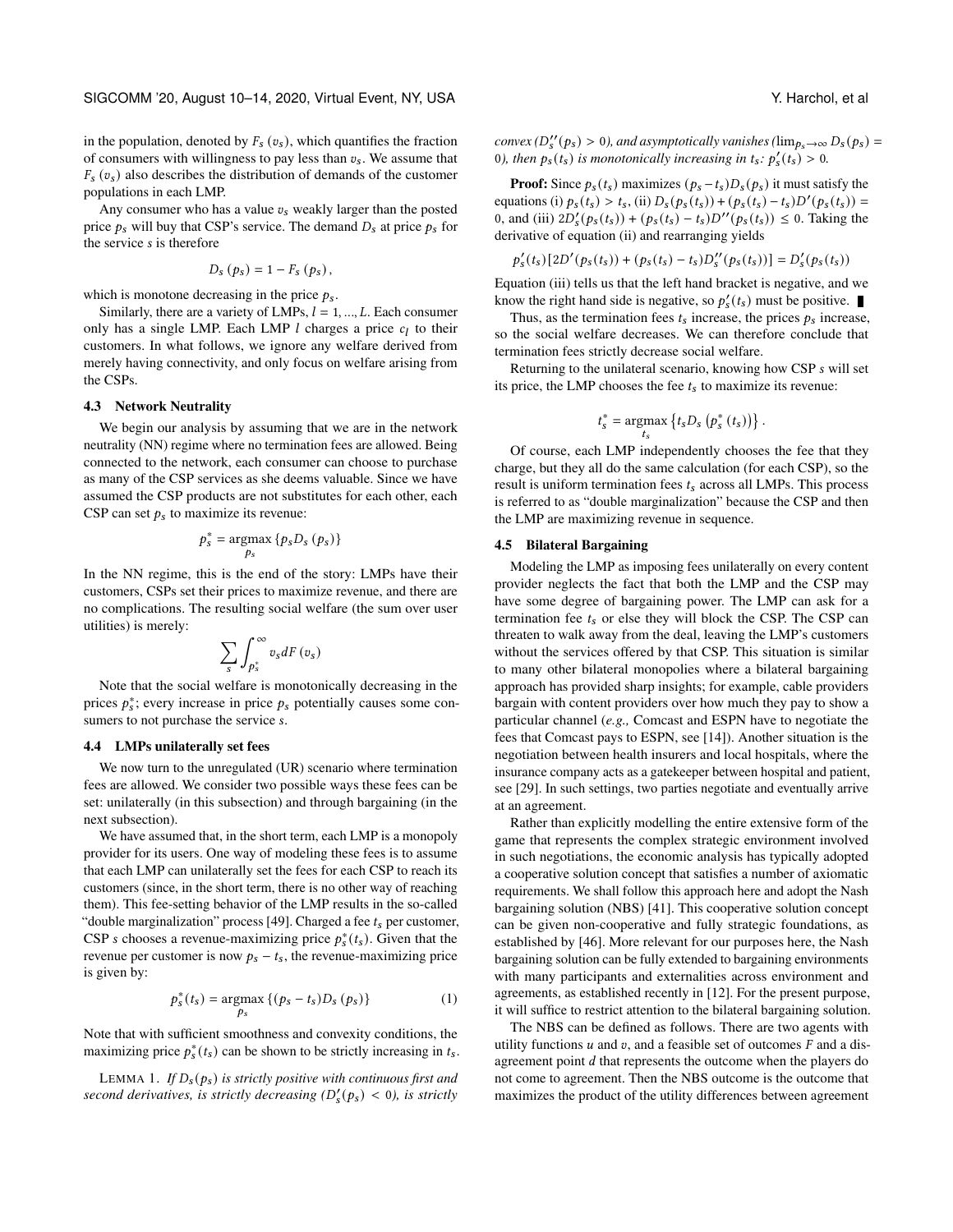and disagreement:

$$
\underset{x \in F}{\operatorname{argmax}} \left\{ (u(x) - u(d))(v(x) - v(d)) \right\}.
$$

We consider a series of three models using NBS, with increasing levels of complexity. First, we consider a single CSP s and a single LMP  $l$  who are bargaining over the termination fee. Since this is a bilateral negotiation, it does not affect the fees  $t_s$  being charged by other LMPs, so we assume that CSP s keeps its price  $p_s$  fixed regardless of the outcome of this negotiation (recall that we assume CSPs charge global prices that do not depend on the LMP of the user). In what follows, we focus only on the revenue per customer in LMP  $l$ . If they come to agreement on a fee  $t_s$ , then  $s$  obtains  $D_s(p_s)(p_s - t_s)$  and *l* obtains  $D_s(p_s)t_s$ . If they disagree, then *s* gets no revenue from customers of l, and l loses some fraction  $r_i^s$  of customers who used to also be customers of  $s$  (those who were never customers of  $s$  are presumably unaffected by the fact that  $s$  is no longer offered on l's network), and recall that these customers were paying an access charge  $c_l$  to the LMP. The loss  $s$  suffers at the disagreement point is  $D_s(p_s)(p_s - t_s)$  and the loss suffered by l is  $D_s(p_s)(t_s + r_l^s c_l).$ 

Thus, the quantity the NBS maximizes is:

$$
[D_s(p_s)(p_s - t_s)][D_s(p_s)(t_s + r_l^s c_l)]
$$

Taking the derivative with respect to  $t_s$  of this expression and setting the result to zero shows that the transfer payment that maximizes the product of the gains from agreement is:

$$
t_s = \frac{p_s - r_l^s c_l}{2},
$$

We therefore take this as the negotiated fee  $t_s$ . Note that the fee is decreasing in the rate  $r_l^s$  at which customers leave l when negotiations with service  $s$  break down. Moreover, the fee can be negative  $(l$  pays s) when the loss suffered at the disagreement point by  $l$  is greater than the loss suffered by . However, in what follows we assume we are in the regime where the termination fees are positive.

The key parameter here is  $r_l^s$ , which is the rate at which the LMP  $l$  loses customers when  $s$  is no longer offered on its network. For a given s,  $r_l^s$  will presumably be smaller if l is a well-established incumbent than if it is a newly established LMP with a smaller market share. This means that well-established LMPs can extract more in termination fees than smaller ones, giving them a substantial competitive advantage.

Similarly, for a given *l*,  $r_l^s$  will presumably be larger if *s* is a well-established CSP than if it is a newly established one. This again gives a significant competitive advantage to CSPs with large market share, because they can pay less in termination fees.

While the exact values of  $r_l^s$  and the specific nature of the demand curves  $D_s$  are empirical matters that will determine the quantitative impact of allowing termination fees, it is clear that such fees will systematically favor established incumbents in both the LMP and CSP markets.

The above model focused only on one bilateral negotiation, but all the LMPs will want to extract what they can from each CSP. In our second model applying the bargaining approach, we account for the presence of these other fees. We find that the weighted average fee  $t_s^{ave}$  (normalized by number of customers  $n_i^s$  of s in each LMP *l*) charged to service *s* is given by:

A Public Option for the Core SIGCOMM '20, August 10–14, 2020, Virtual Event, NY, USA

$$
t_s^{ave} = \frac{p_s - \langle rc \rangle_s}{2}.
$$

where  $\langle rc \rangle_s = \frac{\sum_l n_l^s r_l^s c_l}{\sum_l n_s^s}$  $\frac{i \, n_l^s r_l^s c_l}{\sum_l n_l^s}$  is the average of  $r_l^s c_l$  over all l weighted by population. Thus, our previous result about bilateral negotiation applies even when all LMPs are charging fees.

In our third and final model based on bargaining, we note that when faced with a set of termination fees from all LMPs, each CSP s will modify its price  $p_s$  so as to maximize revenue given these fees. This revenue-maximizing price is given by  $p_s^*(t_s^{ave})$  in Equation [1.](#page-9-2) After changing the price  $p_s$  the termination fees  $t_s$  will be renegotiated, and so on. Based on our earlier analysis of NBS, we eventually reach an equilibrium where the following equation holds:

$$
t_s^{ave} = \frac{p_s^*(t_s^{ave}) - \langle rc \rangle_s}{2}.
$$

The core result here is that when we allow termination fees, the prices  $p_s$  increase with the imposed fees, which then decreases social welfare. While the price increase (due to termination fees) faced by the consumer will likely be less under bilateral bargaining than under unilateral fee setting, it will still result in a lower social welfare than the NN case. More importantly, incumbent CSPs and ISPs will have a significant competitive advantage over emerging ones: incumbent ISPs can negotiate higher termination fees than emerging ones, and incumbent CSPs can negotiate smaller termination fees than emerging ones. This is the reason we strongly favor the network neutrality regime over the unregulated scenario.

These conclusions are intuitive, but we are not aware of a result in the literature that derives them cleanly from such a simple model.

### 4.6 Related Literature on Network Neutrality

While the past two decades has seen an active debate about net neutrality, the economics literature on net neutrality is still in development, see [\[25,](#page-12-50) [34\]](#page-12-51) for quick introductions and [\[3,](#page-12-52) [16,](#page-12-53) [54\]](#page-12-6) for further reading. In particular, we lack a solid empirical understanding of the key economic trade-offs being made by LMPs and CSPs, so most of the theoretical investigations involve simple models similar to what we have just presented.

The network neutrality literature is too broad and varied to give a complete review of it here, so instead we review the aspects where our treatment differs from major portions of the general literature. We start by describing ways in which our general approach differs, and then describe some more technical differences.

Our first significant difference from a major portion of the network neutrality literature is that we focus on maximizing social welfare, whereas optimizing consumer welfare is sometimes used in arguments for network neutrality [\[34\]](#page-12-51). Social welfare is (in our setting) the total utility users derive from network services, ignoring the payments they have made for those services (since those payments just increase the utility of others), while consumer welfare takes those payments into account because it focuses on the net welfare (utility minus payments) of the users.

Thus, we are ignoring the distribution of that welfare (between users and CSPs and LMPs). We do this because we view innovation as the most important way to grow social welfare in the long-term, and enabling a more competitive market does that. As a byproduct, vigorous competition in the LMP and CSP market tends to drive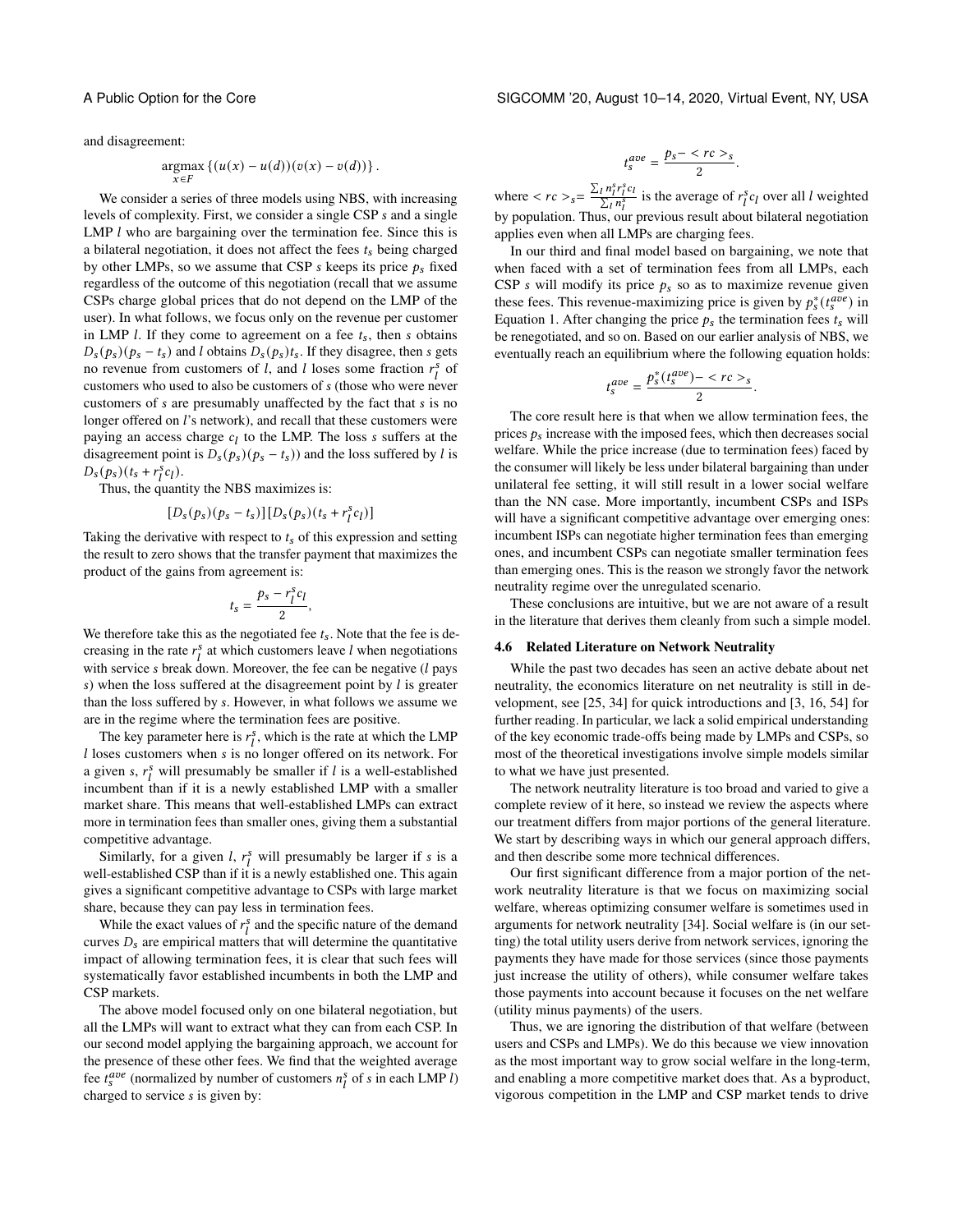most of the value into consumer welfare (since payments decrease). Thus, while NN has both higher social welfare and fairer competition than UR, we view the latter as more important than the former.

Our second important difference is that many works on network neutrality focus on service differentiation, whereas we only consider termination fees. We view termination fees as the most fundamental violation of network neutrality, whereas (as mentioned earlier) offering different qualities of service, if done on an open basis with posted prices, is a very different matter which we do not address (and take no stand against).

In addition, there are concerns that ex ante network neutrality regulation (*i.e.,* regulations imposed before significant violations occur) might interfere with the Internet's evolution [\[20\]](#page-12-21). Because we do not take a hard stance against QoS, we are not limiting future design choices, only specific revenue mechanisms. Moreover, once termination fees start being imposed it will be hard to claw them back, so ex ante regulation seems to be exactly what is called for.

Also, it has sometimes been argued that the last mile provider needs to share (via termination fees) in the profits of the content provider to maintain adequate bandwidth. But this argument neglects two important points. First, such termination fees can be applied even in the absence of bandwidth needs, so the solution (termination fees) seems ill-suited to solve this particular problem (incentives for bandwidth expansion). Second, the last mile provider can, even in the presence of network neutrality, charge its consumer for the traffic volume. See [\[40\]](#page-12-54) for recent work that establishes how better adapted pricing policies by the last mile providers can substantially improve the usage of broadband networks.

At a more detailed level, two significant ways we differ from the existing literature is that (i) we do not model CSP-CSP or ISP-ISP competition at all (as opposed to, for example, [\[6\]](#page-12-55)); and (ii) we model the CSP-ISP interaction as a Nash bargaining problem rather than as a non-cooperative game with a Nash equilibrium (which is the dominant approach in the literature). The former decision is because Nash equilibria of toy models of the CSP and ISP markets often depend on small details in the modeling, and thus are not sufficiently representative; moreover, we don't see such competition as changing the essence of our results here (though it may change the values of the parameters  $r_l^s$ ). For the latter decision about modeling CSP-ISP interactions via NBS, the closest paper to ours in this spirit is [\[1\]](#page-12-56) but in that work the bargaining power was given exogenously, where here it was derived from the nature of the disagreement point.

# <span id="page-11-0"></span>5 *Are We Crazy?*

We end by considering two questions.

Is major change needed? The problems we are addressing all stem from a single cause: the Internet was not designed with a business model in mind. The peering practices that emerged from the early days of the commercial Internet were never able to produce revenue flows that were tightly tied to the way value is delivered and cost is incurred in the modern Internet. The resulting debate about network neutrality was doomed to intellectual failure, because it operated within a model where value and revenue would always be somewhat disconnected. We approached this problem more fundamentally by asking how could we redesign the infrastructure so that the value and revenue chains could be cleanly aligned.

The motivation for our approach is quite simple. Today's large ISPs combine the tasks of transit and last-mile-delivery, and often play the role of both CSP and ISP. There is no way the Internet's current transitive method of passing on traffic and recouping cost could possible encompass this kind of complexity. Our alternative is to cleanly separate transit and last-mile-delivery, and then have the LMPs and CSPs turn directly to their own customers to recoup costs and extract revenue from the value delivered.

We are proposing this as the fundamental *economic architecture* of the Internet, one that we think can continue to apply even under massive changes in the services provided, the content shared, and the resulting costs incurred.

Is such a change possible? We first note that while the POC is radically different from the status quo, it is incrementally deployable. We are not engaging in clean-slate fantasies here, but instead hoping that a radically different way of structuring the Internet could start off almost as a demonstration project, and then grow over time into a true alternative that competes with the current Internet infrastructure. If more and more LMPs find the POC attractive (and the success of IXPs in Europe suggest that this is not farfetched) then over time the POC can have a substantial impact on the Internet.

But does the POC have a chance of becoming real? From a straight business perspective, it is a dubious proposition, since it would take years to gain the confidence of LMPs, who would be risking their own financial future on the fate of the POC. However, there is another strong force at work here, one that is captured in the phrase "Commoditize Your Complement". This is a strategy first identified by Joel Spolsky [\[50\]](#page-12-57) that we now briefly explain. In today's technology marketplace, delivering value to consumers typically requires several different products to work together: for instance, displaying a movie on a phone requires the mobile device itself, the cellular infrastructure, the Internet infrastructure, and the movie service. All these products are *complements* of each other. Spolsky's insight [\[50\]](#page-12-57) was simple: "Demand for a product increases when the prices of its complements decrease." Simply put, a consumer is willing to pay a certain amount to watch movies on her phone; as the other components of this process become cheaper the remaining components can charge more.

Currently the ISPs and the CSPs are complements of each other in a hugely lucrative business, and the network neutrality debates are nothing more than an argument about how to share the proceeds. The POC would be a way for the CSPs to commoditize the ISP market, by explicitly turning transit into a nonprofit and creating a competitive market in LMPs. As such, the success of the POC would be extremely valuable to the large CSPs. They could easily provide the initial set of leased links, along with some guarantees for the POC's longevity, which would supply the much-needed credibility.

While this does not answer the question about our sanity, we hope it provides some hope for the Internet's future stability.

#### Acknowledgements

We would like to thank our shepherd David Wetherall, our anonymous referees, and Peter Cramton for helpful comments. We also thank Lloyd Brown and Ian Rodney, UC Berkeley students who helped bring this paper to fruition. We gratefully acknowledge financial support from Intel, VMware, and Ericsson, as well as from NSF grant 1817115.